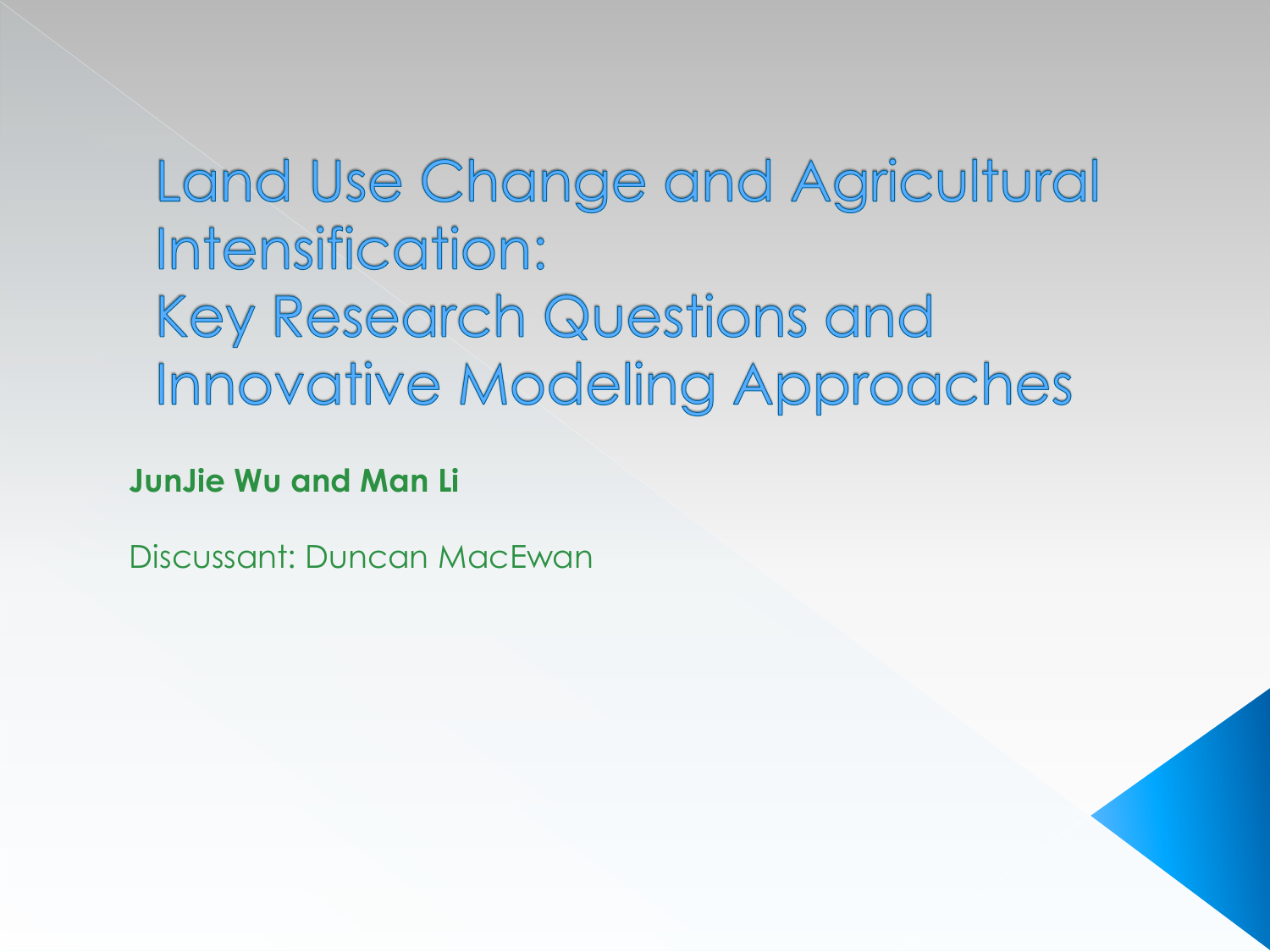## Paper Summary

- Review of land-use modeling approaches to evaluate sustainable agricultural intensification
	- › Theory and methods literature review
	- › Example applications
		- Water quality, biodiversity, carbon sequestration
	- › Integration of economic and biophysical models
	- › Research questions and study areas
- Agricultural intensification
	- › Defined by a low fallow ratio and intensive use of inputs
		- Externalities: erosion, fertility, biodiversity, runoff
- Sustainable agricultural intensification
	- › A production system that allows yield increases without generating adverse environmental impacts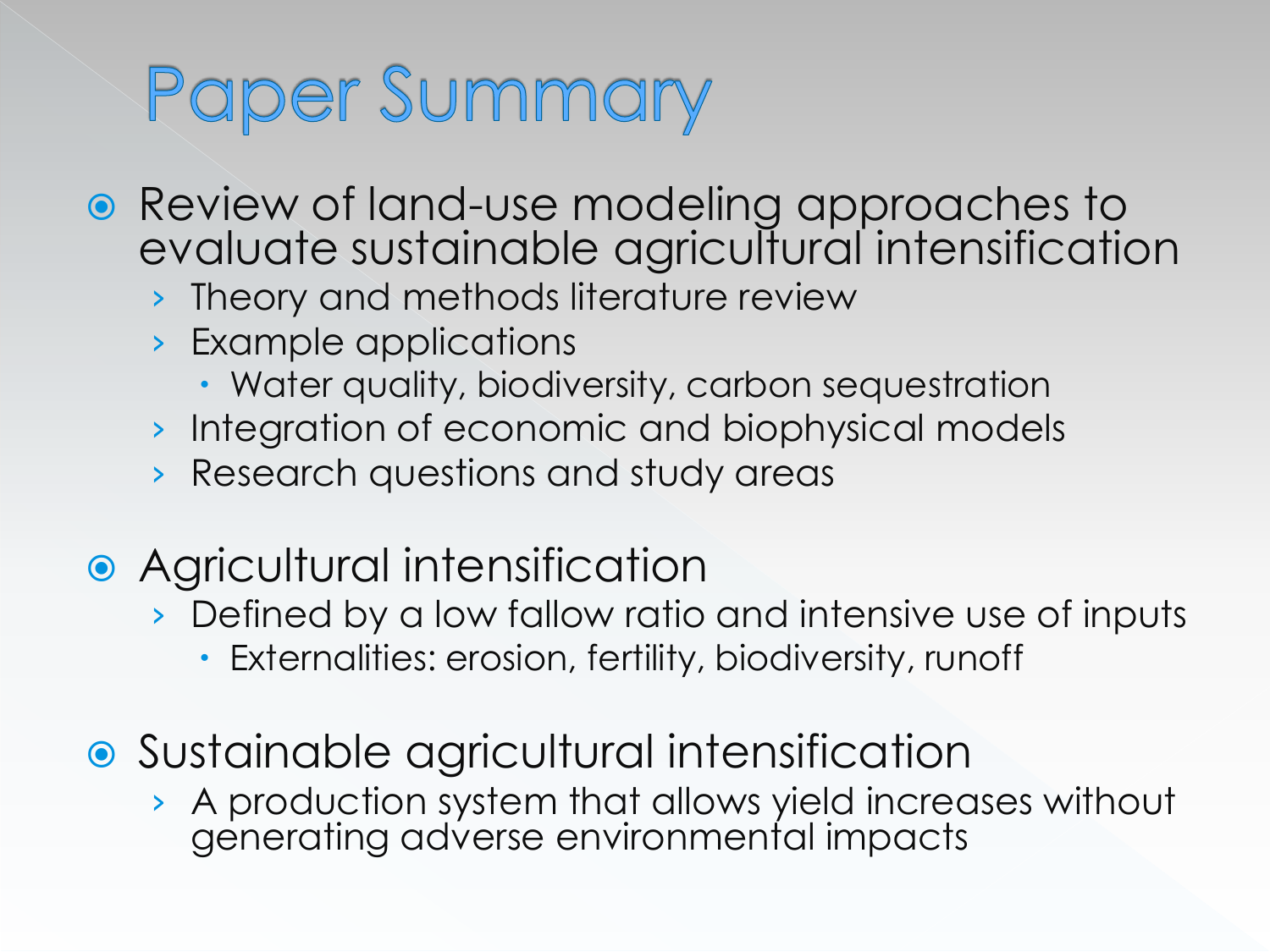## Comments

 Excellent introduction to static land use change econometric methods and applications

## • Econometrics

- › Static land use decisions
- › Reduced-form dynamic land use (Hennessey 2006; Hendricks et al *in progress*)
- › Structural dynamic discrete choice (Rust 1987; Su and Judd 2012)
- Direct linkage with biophysical Models
	- › Linear Programming (Adams and McCarl)
	- › Calibrated models (Howitt et al 2012)
	- › Microeconometrics (Antle , Valdivia, Stoorvogel)
	- › Stochastic Dynamic Programming (Doole 2009)